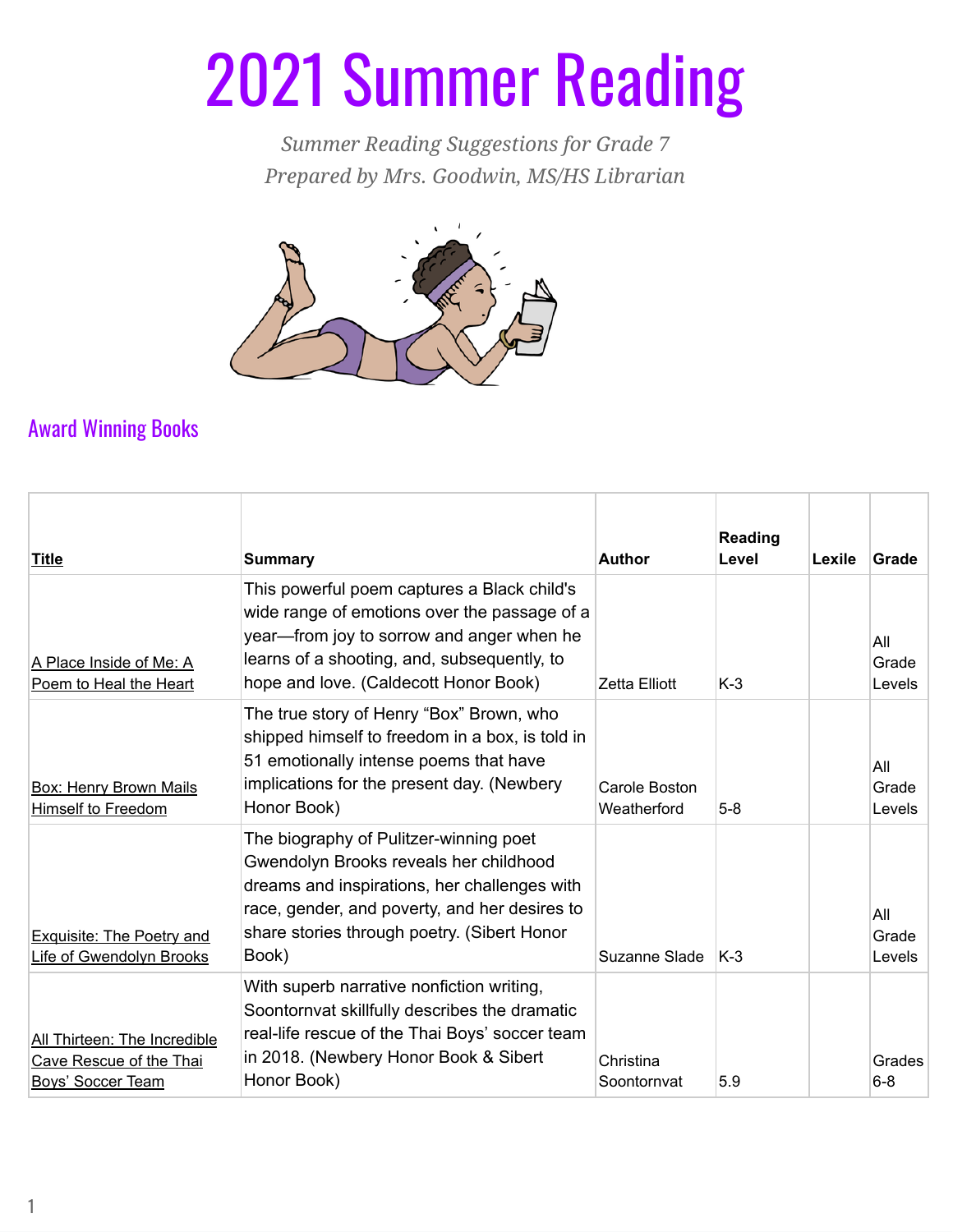| <b>Almost American Girl: An</b><br><b>Illustrated Memoir</b>                                                                               | Ha shares her experience of a surprise move<br>from South Korea to Alabama with her single<br>mom. Feeling out of place in her new<br>stepfamily and high school, she acclimates<br>with the help of a comic-making class.                            | Robin Ha                                      |     |       | Grades<br>$6 - 8$ |
|--------------------------------------------------------------------------------------------------------------------------------------------|-------------------------------------------------------------------------------------------------------------------------------------------------------------------------------------------------------------------------------------------------------|-----------------------------------------------|-----|-------|-------------------|
| <b>Before the Ever After</b>                                                                                                               | In this novel in verse, 12-year-old ZJ leans on<br>his community for support as his football-star<br>father experiences alarming medical<br>symptoms and dramatic changes as a result<br>of the sport (later revealed to be CTE).                     | Jacqueline<br>Woodson                         | 4.8 |       | Grades<br>$6 - 8$ |
| <b>Brother's Keeper</b>                                                                                                                    | Sora and her family flee Communist North<br>Korea during the Korean War in 1950. When<br>the family becomes separated, Sora fights for<br>her brother's survival as they travel south.                                                                | Julie Lee                                     |     |       | Grades<br>$6 - 8$ |
| Dragon Hoops                                                                                                                               | This graphic novel intertwines the history of<br>basketball with the triumphs and tribulations<br>of the athletes on the champion team at the<br>high school where Yang teaches.                                                                      | Gene Luen<br>Yang                             |     |       | Grades<br>$6 - 8$ |
| <b>Elatsoe</b>                                                                                                                             | When her cousin is killed, Ellie must delve<br>into the town's evil past and use her Lipan<br>Apache family's ability to call spirits back to<br>life in order to identify and bring the murderer<br>to justice.                                      | Darcie Little<br>Badger                       |     |       | Grades<br>$6 - 8$ |
| <b>Fighting Words</b>                                                                                                                      | Sisters Della and Suki rely on each other to<br>move forward after years of abuse from their<br>mother's boyfriend. They find their own<br>voices beyond the trauma through resilience<br>and bond of sisterhood. (Newbery Honor<br>Book)             | Kimberly<br><b>Brubaker</b><br><b>Bradley</b> | 4.2 |       | Grades<br>$6 - 8$ |
| Go with the Flow                                                                                                                           | A group of high school friends band together<br>for a revolution to de-stigmatize menstruation.<br>The red color palette is the perfect choice to<br>accompany this much needed 'period<br>manifesto'.                                                | Lily Williams &<br>Karen<br>Scneemann         | 3.2 |       | Grades<br>$6 - 8$ |
| How We Got to the Moon:<br>The People, Technology, and<br>Daring Feats of Science<br><b>Behind Humanity's Greatest</b><br><b>Adventure</b> | This ambitious nonfiction book chronicles one<br>of the most exciting and miraculous<br>accomplishments in American history--the<br>1969 Iunar landing. (Sibert Honor Book)                                                                           | John Rocco                                    | 8.2 | 1170L | Grades<br>$6 - 8$ |
| <b>Land of the Cranes</b>                                                                                                                  | Despite being detained in a cruel and<br>inhuman deportation camp with her pregnant<br>mother and separated from her deported<br>papi, Betita survives by remembering she will<br>return home like a crane in the Aztec legends<br>her papi told her. | Aida Salazar                                  | 4.4 |       | Grades<br>$6 - 8$ |